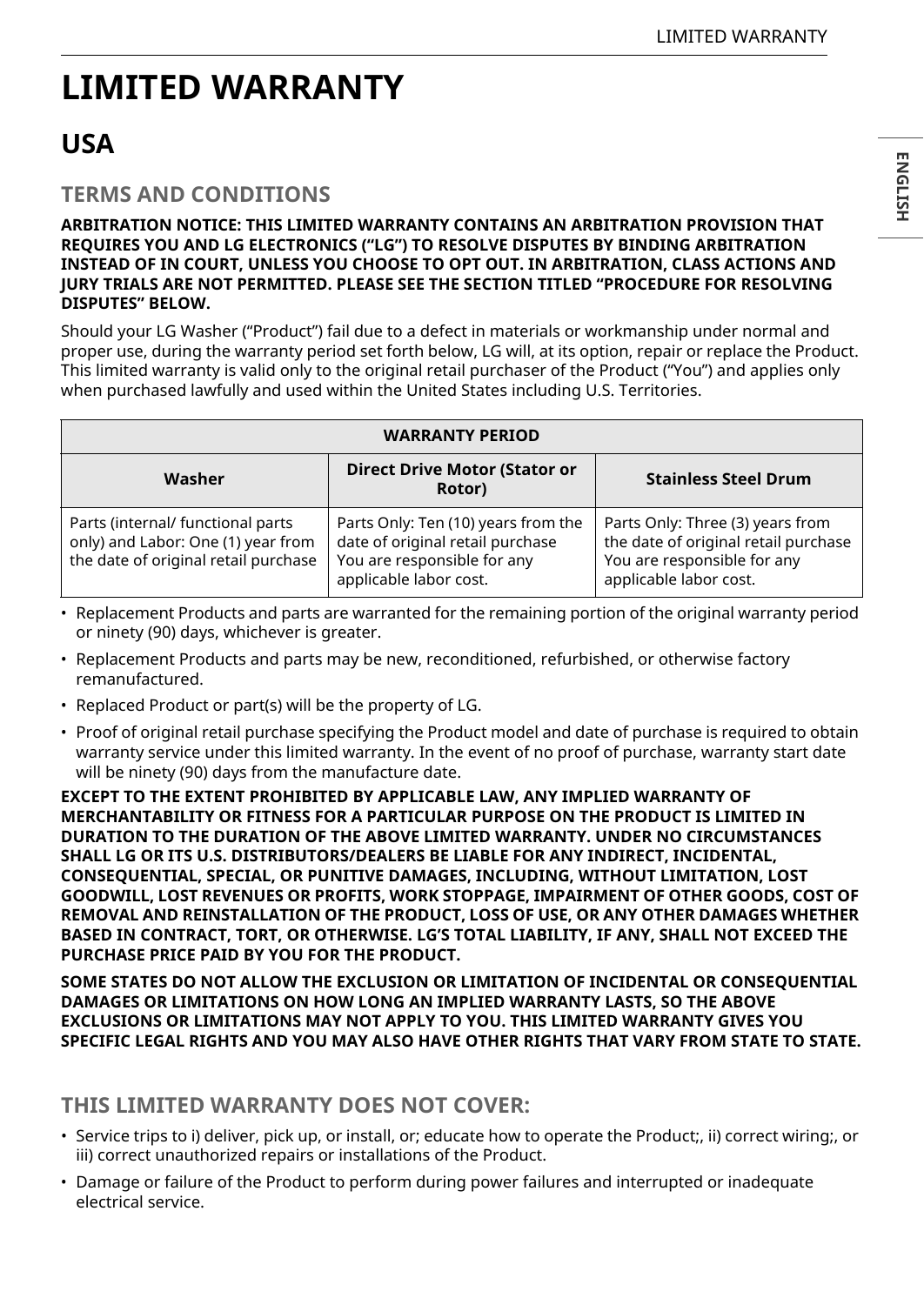### LIMITED WARRANTY

- Damage or failure of the Product caused by leaky or broken water pipes, frozen water pipes, restricted drain lines, inadequate or interrupted water supply, or inadequate supply of air.
- Damage or failure of the Product resulting from operating the Product in a corrosive atmosphere, in an unsuitable environment, or otherwise contrary to the Product owner's manual.
- Damage or failure of the Product caused by accidents, pests and vermin, lightning, wind, fire, floods, pandemics, acts of nature, or any other causes beyond the control of LG.
- Damage or failure of the Product resulting from misuse, abuse, improper installation, repair, or maintenance, or service not approved by LG. Improper repair includes use of parts not authorized or specified by LG. Improper installation or maintenance includes installation or maintenance contrary to the Product's owner's manual.
- Damage or failure of the Product caused by unauthorized modification or alteration, any other property damage or failure resulting from any water leakage where the Product is not properly installed in accordance with the Product's owner's manual.
- Damage or failure of the Product caused by incorrect electrical current, voltage, or plumbing codes.
- Damage or failure of the Product caused by use of parts, accessories, components, consumable cleaning products, any other products, or service that are not authorized by LG.
- Replacement of light bulbs, filters, fuses, or any other consumable parts.
- Damage or failure of the Product caused by transportation, storage, and/or handling, including scratches, dents, chips, and/or other damage to the finish of your Product, unless such damage is reported within one (1) week of delivery.
- Damage or missing items to any display, open box, refurbished, or discounted Product.
- Refurbished Product or any Product sold "As Is", "Where Is", "With all Faults", or similar disclaimer.
- Products with original serial numbers that have been removed, altered, or cannot be readily determined at the discretion of LG.
- Increases in utility costs and additional utility expenses in any way associated with the Product.
- Any noises associated with normal operation.
- Products used for other than normal and proper household use, including, without limitation, commercial or industrial use or, use in offices, and recreational facilities or vehicles, or as otherwise outlined in the Product owner's manual.
- Costs associated with removal and/or reinstallation of your Product.
- The removal and reinstallation of the Product if it is installed in an inaccessible location or is not installed in accordance with the Product owner's manual.

#### **The cost of repair or replacement under the above excluded circumstances shall be borne by You.**

TO OBTAIN WARRANTY SERVICE AND ADDITIONAL INFORMATION

Call 1-800-243-0000 and select the appropriate option from the menu.

Or visit our website at **http://www.lg.com**

Or by mail: LG Electronics, P.O. Box 240007, Huntsville, AL 35813 ATTN: Customer Service

# **PROCEDURE FOR RESOLVING DISPUTES:**

ALL DISPUTES BETWEEN YOU AND LG ARISING OUT OF OR RELATING IN ANY WAY TO THIS LIMITED WARRANTY OR THE PRODUCT SHALL BE RESOLVED EXCLUSIVELY THROUGH BINDING ARBITRATION, AND NOT IN A COURT OF GENERAL JURISDICTION. BINDING ARBITRATION MEANS THAT YOU AND LG ARE EACH WAIVING THE RIGHT TO A JURY TRIAL AND TO BRING OR PARTICIPATE IN A CLASS ACTION.

**Definitions.** For the purposes of this section, references to "LG" mean LG Electronics U.S.A., Inc., its parents, subsidiaries and affiliates, and each of their officers, directors, employees, agents, beneficiaries, predecessors in interest, successors, assigns and suppliers; references to "dispute" or "claim" shall include any dispute, claim or controversy of any kind whatsoever (whether based in contract, tort, statute, regulation, ordinance, fraud, misrepresentation or any other legal or equitable theory) arising out of or relating in any way to the sale, condition or performance of the product or this Limited Warranty.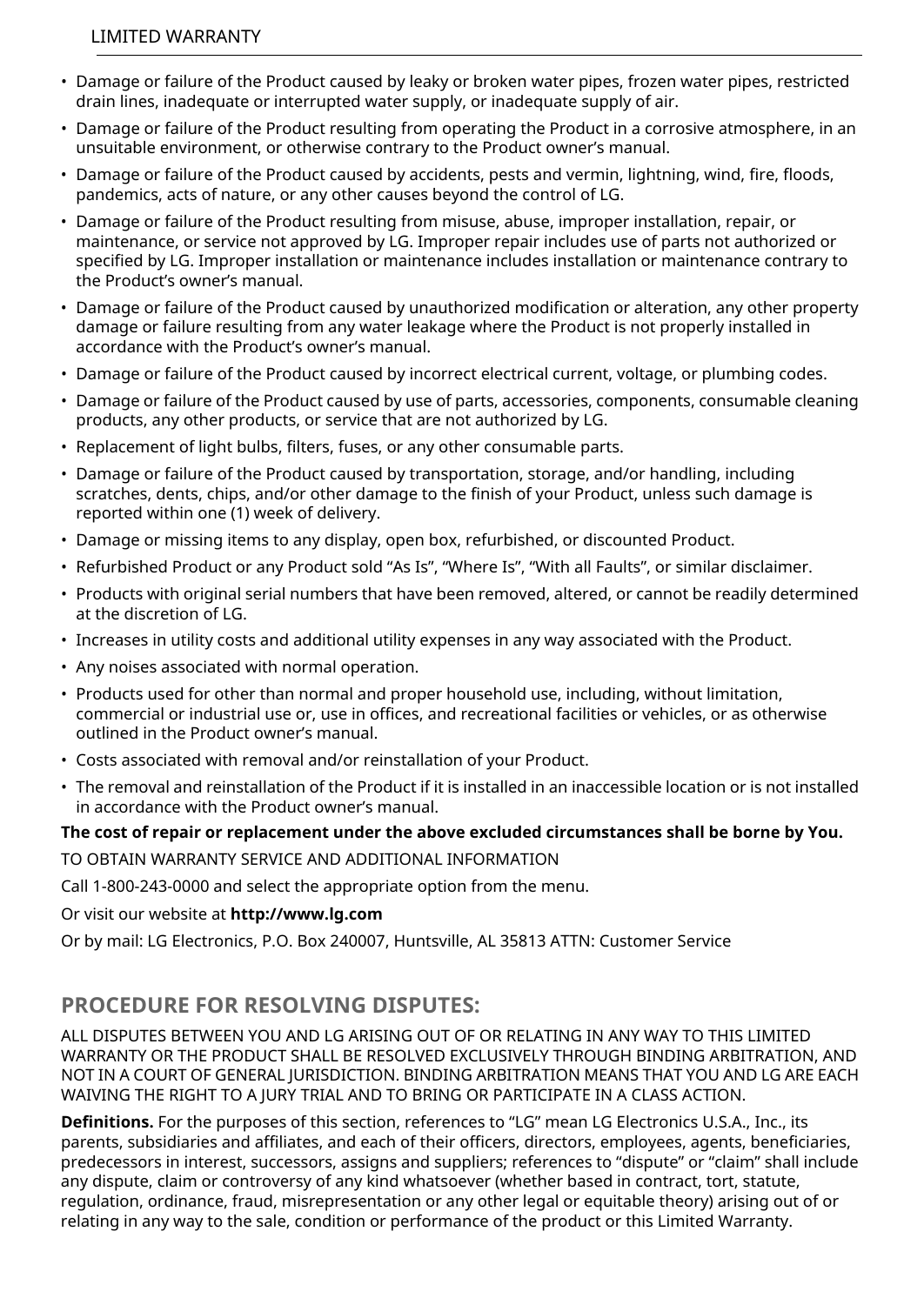**Notice of Dispute.** In the event you intend to commence an arbitration proceeding, you must first notify LG in writing at least 30 days in advance of initiating the arbitration by sending a letter to LG at LG Electronics, USA, Inc. Attn: Legal Department-Arbitration 111 Sylvan Avenue, Englewood Cliffs, NJ 07632. You and LG agree to engage in good faith discussions in an attempt to amicably resolve your claim. The notice must provide your name, address, and telephone number; identify the product that is the subject of the claim; and describe the nature of the claim and the relief being sought. If you and LG are unable to resolve the dispute within 30 days, either party may proceed to file a claim for arbitration.

**Agreement to Binding Arbitration and Class Action Waiver.** Upon failure to resolve the dispute during the 30 day period after sending written notice to LG, you and LG agree to resolve any claims between us only by binding arbitration on an individual basis, unless you opt out as provided below. Any dispute between you and LG shall not be combined or consolidated with a dispute involving any other person's or entity's product or claim. More specifically, without limitation of the foregoing, any dispute between you and LG shall not under any circumstances proceed as part of a class or representative action. Instead of arbitration, either party may bring an individual action in small claims court, but that small claims court action may not be brought on a class or representative basis.

**Arbitration Rules and Procedures.** To begin arbitration of a claim, either you or LG must make a written demand for arbitration. The arbitration will be administered by the American Arbitration Association ("AAA") and will be conducted before a single arbitrator under the AAA's Consumer Arbitration Rules that are in effect at the time the arbitration is initiated (referred to as the "AAA Rules") and under the procedures set forth in this section. The AAA Rules are available online at www.adr.org/consumer. Send a copy of your written demand for arbitration, as well as a copy of this provision, to the AAA in the manner described in the AAA Rules. You must also send a copy of your written demand to LG at LG Electronics, USA, Inc. Attn: Legal Department-Arbitration 111 Sylvan Avenue, Englewood Cliffs, NJ 07632. If there is a conflict between the AAA Rules and the rules set forth in this section, the rules set forth in this section will govern. This arbitration provision is governed by the Federal Arbitration Act. Judgment may be entered on the arbitrator's award in any court of competent jurisdiction. All issues are for the arbitrator to decide, except that issues relating to the scope and enforceability of the arbitration provision and to the arbitrability of the dispute are for the court to decide. The arbitrator is bound by the terms of this provision.

**Governing Law.** The law of the state of your residence shall govern this Limited Warranty and any disputes between us except to the extent that such law is preempted by or inconsistent with applicable federal law.

**Fees/Costs.** You do not need to pay any fee to begin an arbitration. Upon receipt of your written demand for arbitration, LG will promptly pay all arbitration filing fees to the AAA unless you seek more than \$25,000 in damages, in which case the payment of these fees will be governed by the AAA Rules. Except as otherwise provided for herein, LG will pay all AAA filing, administration and arbitrator fees for any arbitration initiated in accordance with the AAA Rules and this arbitration provision. If you prevail in the arbitration, LG will pay your attorneys' fees and expenses as long as they are reasonable, by considering factors including, but not limited to, the purchase amount and claim amount. Notwithstanding the foregoing, if applicable law allows for an award of reasonable attorneys' fees and expenses, an arbitrator can award them to the same extent that a court would. If the arbitrator finds either the substance of your claim or the relief sought in the demand is frivolous or brought for an improper purpose (as measured by the standards set forth in Federal Rule of Civil Procedure 11(b)), then the payment of all arbitration fees will be governed by the AAA Rules. In such a situation, you agree to reimburse LG for all monies previously disbursed by it that are otherwise your obligation to pay under the AAA Rules. Except as otherwise provided for, LG waives any rights it may have to seek attorneys' fees and expenses from you if LG prevails in the arbitration.

**Hearings and Location.** If your claim is for \$25,000 or less, you may choose to have the arbitration conducted solely on the basis of (1) documents submitted to the arbitrator, (2) through a telephonic hearing, or (3) by an in-person hearing as established by the AAA Rules. If your claim exceeds \$25,000, the right to a hearing will be determined by the AAA Rules. Any in-person arbitration hearings will be held at a location within the federal judicial district in which you reside unless we both agree to another location or we agree to a telephonic arbitration.

**Opt Out.** You may opt out of this dispute resolution procedure. If you opt out, neither you nor LG can require the other to participate in an arbitration proceeding. To opt out, you must send notice to LG no later than 30 calendar days from the date of the first consumer purchaser's purchase of the product by either: (i) sending an e-mail to optout@lge.com, with the subject line: "Arbitration Opt Out" or (ii) calling 1-